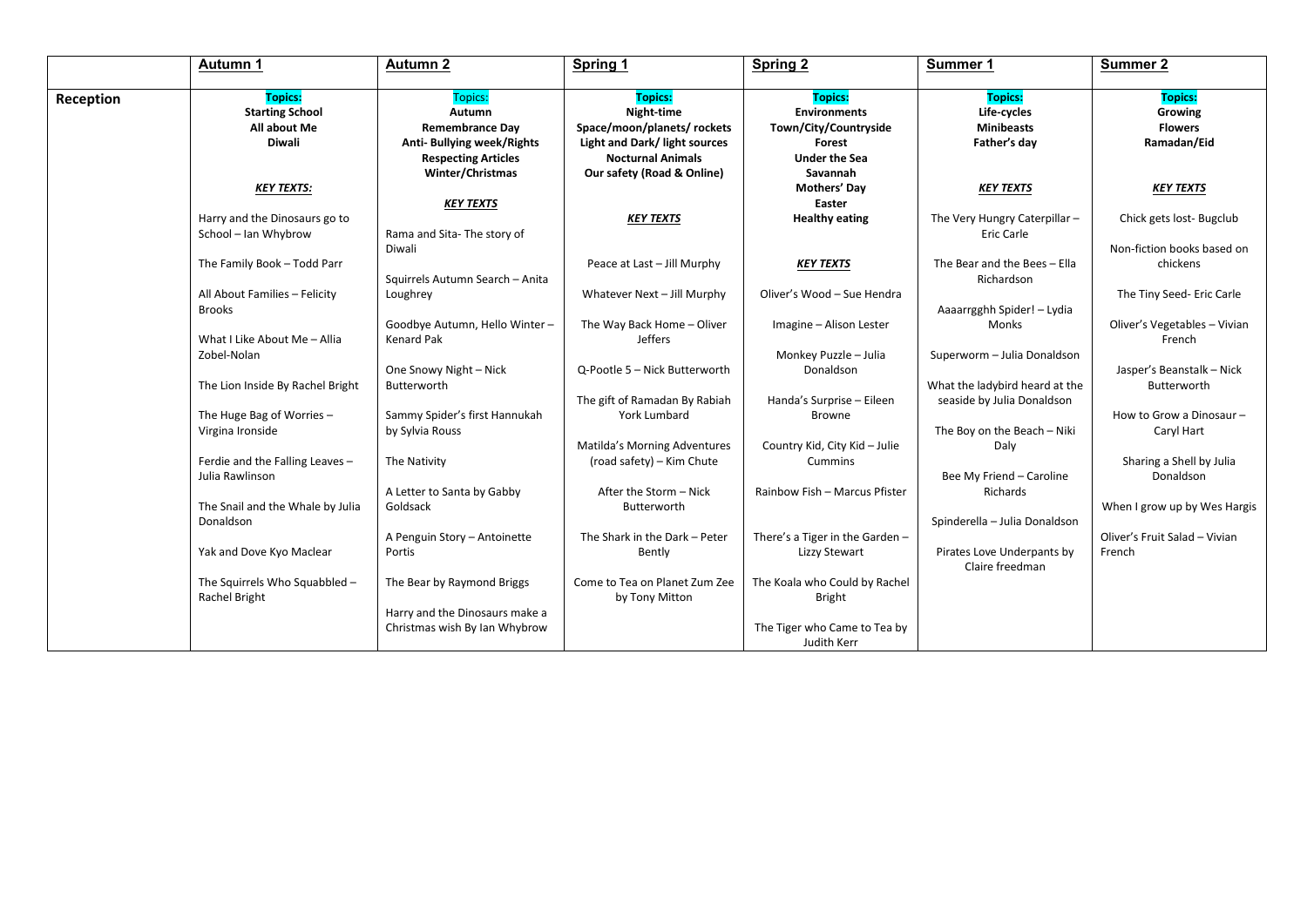## **A Progression in Reading**

## **RECEPTION**

## **A Progression in Reading**

## **RECEPTION**

## **WORD READING**

**READING** 

(Based on Letters and Sounds')

#### Phase 1

Blend VC words orally e.g. at, it, in, up,

Blend CVC words orally e.g. top, run, bed, rat

#### Phase 2

Blend VC words using phonemes s, a, t, p, i, n - e.g. at, in, is, it

Blend CVC words using phonemes s, a, t, p, i, n - e.g. sit, pit, pat, pan, tip Blend CVC words using all above and m, d, g, o

- e.g. dog, mad, gap

Blend CVC words using all above and c, k, ck, e, u, r - e.g. sock, neck, rack

Blend CVC words using all above and h, b, f, ff, l, ll, ss - e.g. huff, hiss, bill

#### Phase 3

Blend CVC words using all above and j, v, w, x, y, z, zz, qu - e.g. jack, buzz, vet, guick

Blend CVC words using all above and ch, sh, th, ng - e.g. chip, shop, this, thin, song

Blend CVC words using all above and ai, ee, igh, oa, oo - e.g. rain, teeth, night, coat, boot, good

Blend CVC words using all above and ar, or, ur, ow, oil - e.g. cart, fork, curl, down, soil

Blend CV, CVV and CVC words using all above and ear, air, ure, er

- e.g. hear, fear, chairs, sure, cure, shower, tower

### Phase 4

Blend CVCC words using all phonemes covered in Phase 2 and 3 e.g. paint, tights, boils, shelf, toast

Blend CCVC words using all phonemes covered in Phase 2 and 3 e.g. spoon, clown, float, sweet

Blend CCVCC, CCCVC, CCCVCC words using all phonemes covered in Phase 2 and 3 e.g. frost, street, scrunch

Blend words with more than one syllable e.g. turnip, sister, cooking

(Note: bold text is taken from 'Development Matters')

#### 22 - 36 months

Has some favourite stories, rhymes, songs, poems or jingles

Repeat words or phrases from familiar stories

Fill in the missing word or phrase in a known rhyme. story or game, e.g. 'Humpty Dumpty sat on a...

#### 30 - 50 months

Enjoy rhyming and rhythmic activities

Show awareness of rhyme and alliteration

Recognise rhythm in spoken words

Listen to and join in with stories and poems, one-toone and also in small groups

Join in with repeated refrains and anticipate key events and phrases in rhymes and stories

Begin to be aware of the way stories are structured Suggest how the story might end

Listen to stories with increasing attention and recall Describe main story settings, events and principal

characters

Show interest in illustrations and print in books and print in the environment

Recognise familiar words and signs such as own name and advertising logos

Look at books independently

**Handle books carefully** 

Know information can be relayed in the form of print

Hold books the correct way up, turn pages and recognise front and back cover

Know that print carries meaning and, in English, is read from left to right and top to bottom

### $40 - 60$  months

Continue a rhyming string

Hear and say the initial sound in words

Segment the sounds in simple words and blend them together and know which letters represent some of them

Link sounds to letters, naming and sounding the letters of the alphabet

Begin to read words and simple sentences, reading texts in line with their developing phonic ability

Use vocabulary and forms of speech that are increasingly influenced by their experiences of books

Enjoy an increasing range of books (including those from the school's identified YR 'core texts')

Know that information can be retrieved from books and computers

Sequence/retell a simple, well-known story, event or rhyme using actions